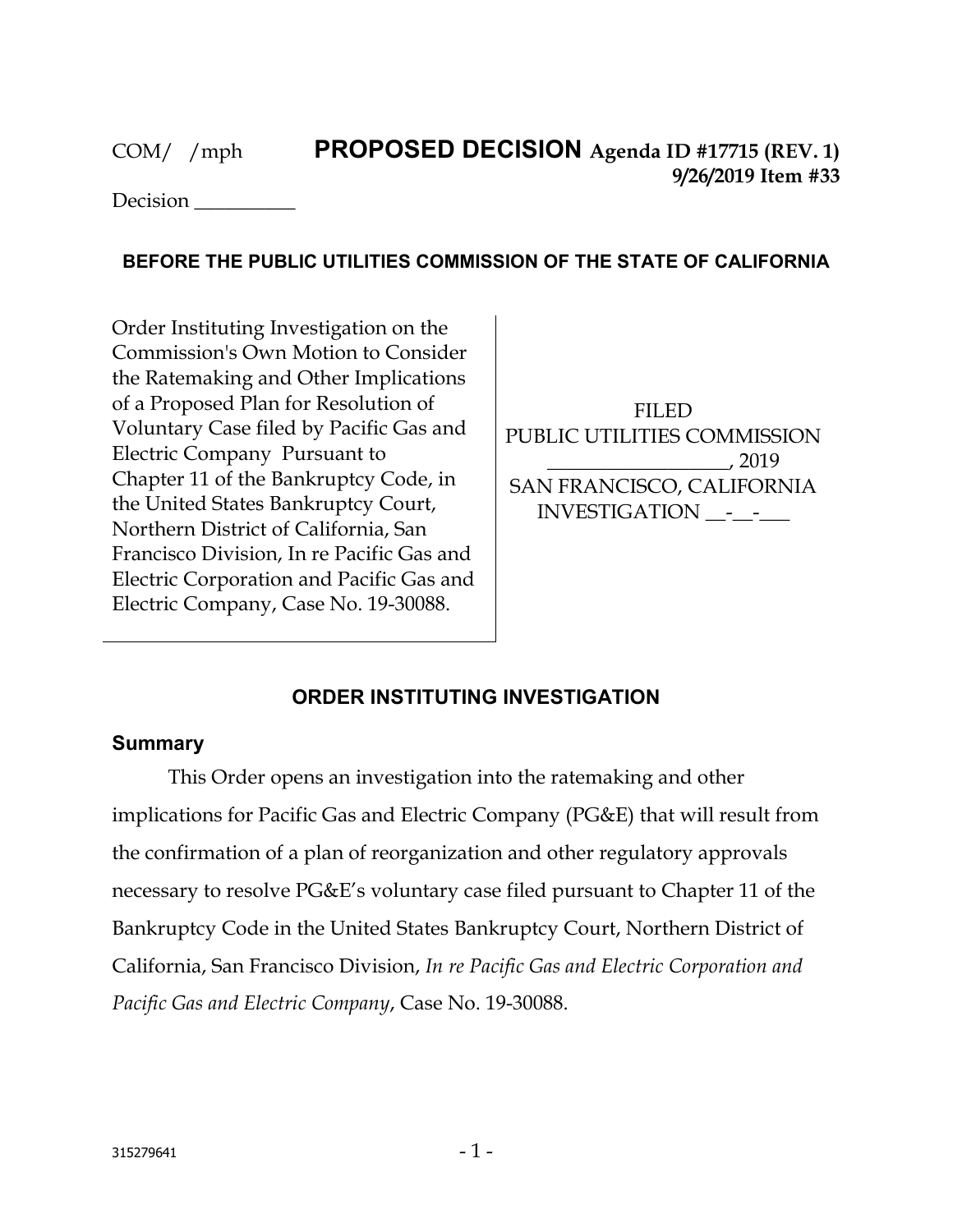We initiate this Order Instituting Investigation (OII) to afford parties the opportunity to be heard and comment on any California Public Utilities Commission (Commission) regulatory review resulting from a proposed plan of reorganization (including any amendments) filed with the Commission, any proposed settlement agreement resolving PG&E's Chapter 11 case between PG&E and Commission staff filed in connection with a plan, any regulatory approvals required pursuant to Public Utilities Code Section 3292 in order for PG&E to become eligible to participate in the wildfire fund established pursuant to Assembly Bill 1054 (AB) 1054, any other regulatory approvals required by AB 1054, and any other matters that may need to be decided by this Commission in connection with a plan.

The Commission expects to render its decision sufficiently in advance of the June 30, 2020 statutory deadline contained in AB 1054 to allow the Bankruptcy Court to address and approve any modifications made to the plan pursuant to Commission orders. This OII will provide the Commission with a venue for review of a proposed plan and all attendant issues identified as within the scope of this proceeding.

### **1. Background**

On January 29, 2019, Pacific Gas and Electric Company (PG&E) and its holding company, PG&E Corporation (PG&E Corp.) (jointly Debtors), filed voluntary petitions under Chapter 11 of the U.S. Bankruptcy Code in the United States Bankruptcy Court for the Northern District of California. These filings followed a series of devastating wildfires that occurred in the fall of 2017 and 2018, including fires connected to PG&E-owned infrastructure for which PG&E's liability is expected to be in the tens of billions of dollars. At the outset, it is important for this Commission to acknowledge the devastation caused by these

 $-2-$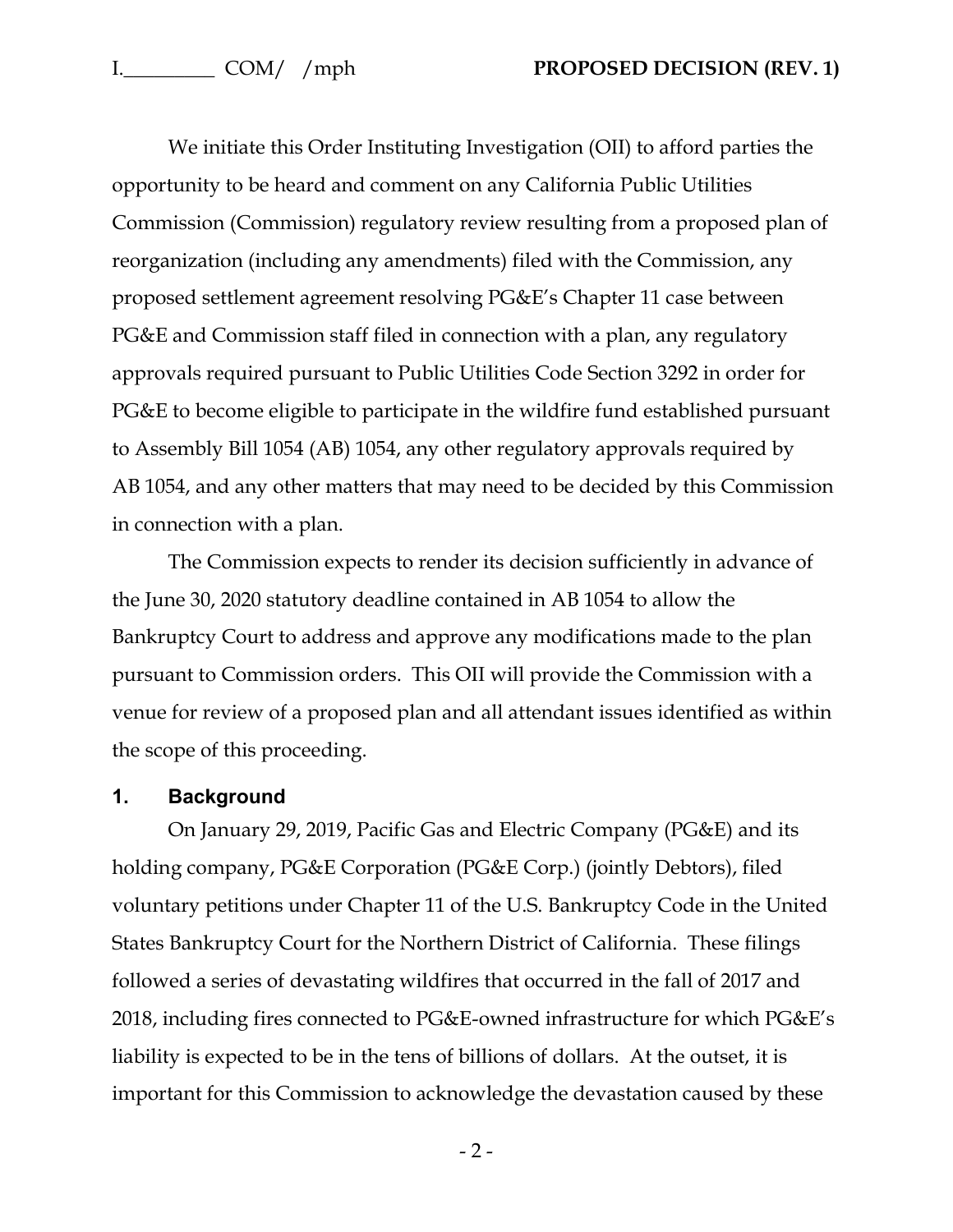$\overline{a}$ 

fires and the tragic losses suffered by Californians in these catastrophes. PG&E and PG&E Corp. now face the challenge of fairly and quickly compensating wildfire victims as part of any plan for reorganization in the Chapter 11 case to allow the Debtors to exit bankruptcy.

The Governor of the State of California and the Legislature, by enacting AB 1054 (Ch. 79, Stats. 2019), have acted quickly and decisively to implement long-term, going forward solutions for addressing risks of utility-caused wildfires. One element of this multi-faceted solution established a wildfire fund to pay eligible claims to victims in advance of Commission proceedings to determine cost recovery of wildfire costs and expenses. All three of California's Investor Owned Utilities (IOUs), including PG&E, have provided notice and taken the requisite steps to participate (or in PG&E's case to become eligible to participate) in the Wildfire Insurance Fund established by Public Utilities (Pub. Util.) Code Section 3292.1 On August 26, 2019, the Bankruptcy Court issued an order authorizing PG&E to participate in the Wildfire Insurance Fund and to make contributions to the fund.<sup>2</sup>

In addition to establishing the fund, AB 1054 lists a number of additional Bankruptcy Court and regulatory determinations that must be made by June 30, 2020 in order for PG&E to participate in the Wildfire Insurance Fund.

<sup>1</sup> Given the timely payment of initial contributions made by Southern California Edison Corporation (SCE) and San Diego Gas & Electric Company (SDG&E), the Wildfire Insurance Fund is operative and the alternative wildfire liquidity fund provided by Pub. Util. Code section 3291 is inoperative. *See* Pub. Util. Code section 3291(g), SCE's Notice re Initial Contribution to the California Wildfire Fund filed in Rulemaking (R.)19-07-017 (Sept. 11, 2019), and Notification of SDG&E's Initial Contribution to the Wildfire Fund (Sept. 11, 2019) filed in R.19-07-017.

<sup>2</sup> If PG&E meets the criteria for participation, PG&E's initial and annual contributions to the fund become due on the date that PG&E exits its insolvency proceeding. Pub. Util. Code Section 3292(e).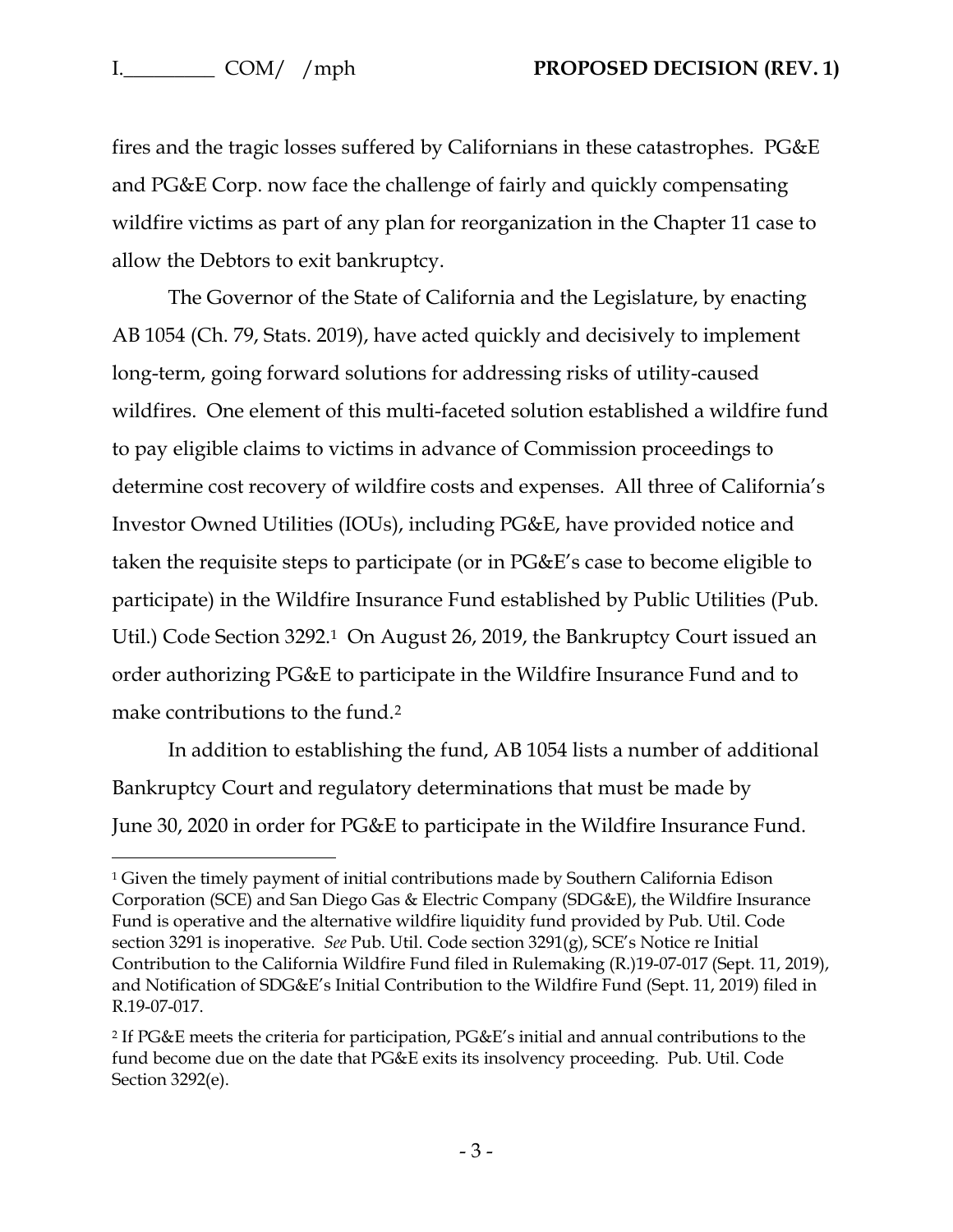The Commission must approve a plan of reorganization resolving PG&E's insolvency proceedings and make determinations as to the acceptability of such plan in light of factors relating to safety, California's climate goals, and ratepayer impacts, among other things.<sup>3</sup> In this proceeding we will address issues relevant to our consideration of all regulatory determinations necessary for PG&E to become eligible to participate in the fund.

On September 9, 2019, PG&E and PG&E Corp. filed a Chapter 11 Plan of Reorganization with the Bankruptcy Court.4 This Commission has previously navigated the landscape of bankruptcy court and state regulatory issues germane to a potential approval of plan of reorganization. In the first PG&E bankruptcy, Commission Staff<sup>5</sup> and PG&E filed a proposed settlement agreement (following many months of contentious proceedings) that addressed a plan of reorganization, regulatory issues, and other conditions imposed on PG&E by the proposed settlement.6 In its opinion approving a modified settlement agreement, the Commission noted the fundamental differences between the role of Commission proceedings and the Bankruptcy Court: while the Commission regulates the relationship between public utilities and their ratepayers, the Bankruptcy Court is mostly concerned with the relationship between the debtor and its creditors.<sup>7</sup> The Bankruptcy Code further explicitly recognizes that utility ratemaking is the province of governmental regulatory commissions, such as this

 $\overline{a}$ 

<sup>3</sup> Pub. Util. Code Sections 3929(C), (D), (E).

<sup>4</sup> *Debtors' Joint Chapter 11 Plan of Reorganization*, Case: 19-30088, Doc# 3841 (Sept. 9, 2019), available at [https://restructuring.primeclerk.com/pge/.](https://restructuring.primeclerk.com/pge/)

<sup>5</sup> Commission Advisory Staff and outside counsel represented the Commission in Bankruptcy Court in PG&E's prior bankruptcy.

<sup>6</sup> D.03-12-035.

<sup>7</sup> *Id*. at 22.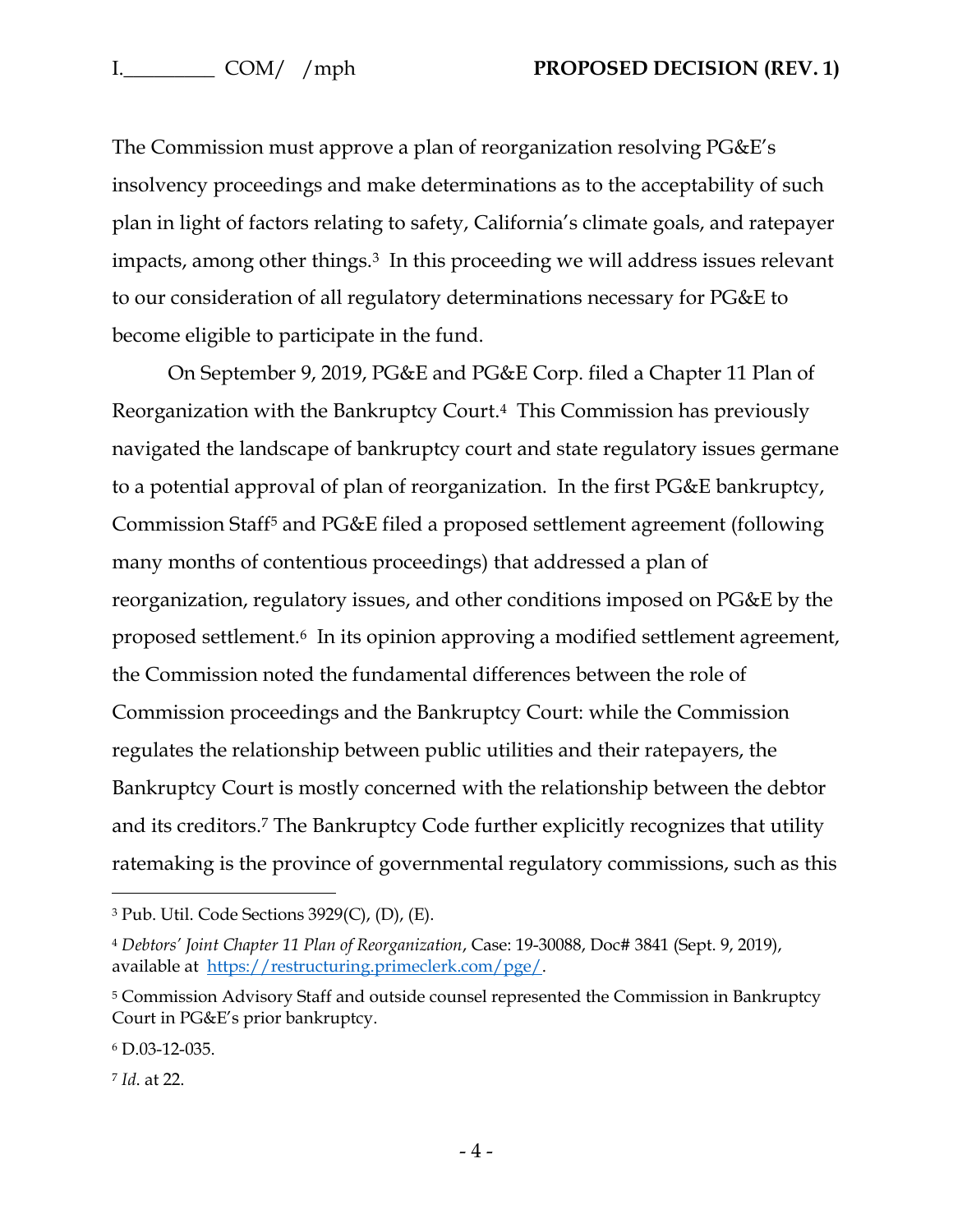Commission, and provides that any rate change in a reorganization plan must be approved by the governmental regulatory commissions with proper jurisdiction.8 In this proceeding the Commission will resolve issues relating to the ratemaking implications of PG&E's, or any relevant alternative proposed plan of reorganization, as well as any settlement agreement that may be reached in connection with a plan.

The current plan of reorganization is not sufficiently advanced through the Bankruptcy Court process for the Commission to consider at this time; however, PG&E's reorganization plan contains an outline of how the Debtors propose to structure their exit from bankruptcy. Part of that plan identifies additional Commission approvals necessary as a condition to a plan confirmation (beyond the statutory findings required for PG&E to participate in the Wildfire Insurance Fund).9 Other Commission approvals that the Debtors identify as required for plan confirmation could include authorizing PG&E's cost of capital (return on equity) and capital structure currently under consideration in the Cost of Capital proceeding, satisfactory resolution of other Commission investigations pending against PG&E for pre-petition conduct that are being considered in other OIIs, approval of PG&E's corporate governance structure and disposition of proposals to change PG&E's corporate structure currently under consideration in PG&E's Safety Culture Proceeding, and approvals for the financing structure and hedges.10 The Commission may resolve in this proceeding issues pending in

 $\overline{a}$ 

<sup>8</sup> *Id.* at 23 (quoting *In re Cajun Elec. Power Co-op., Inc.* (5th Cir. 1999) 185 F.3d 446, 453).

<sup>9</sup> PG&E Plan at section 1.32.

<sup>10</sup> *See Summary of Key Elements of Debtors' Joint Chapter 11 Plan of Reorganization Dated September 9, 2019*, Case: 19-30088, Doc# 3844 at 7 (Sept. 9, 2019).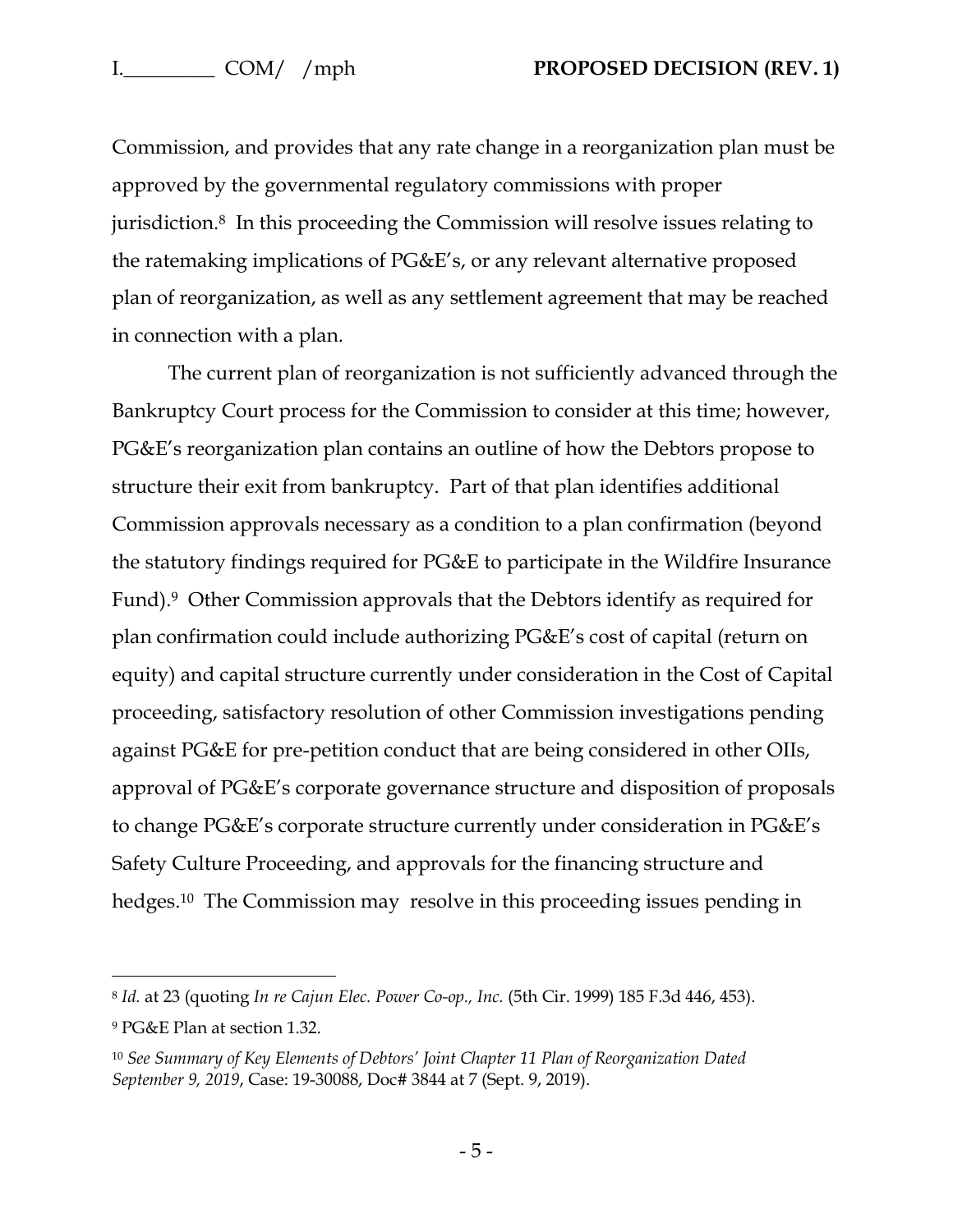other Commission proceedings as necessary for the timely confirmation and implementation of a proposed plan.

The provisions of AB 1054 relating to PG&E's eligibility to participate in the wildfire fund as the going-forward solution established by AB 1054 require a short turnaround time for PG&E, the Bankruptcy Court, and the Commission to review and approve a plan and other documents resolving PG&E's insolvency proceeding in order to meet the June 30, 2020 statutory deadline. This proceeding will move quickly particularly given our preliminary determination that evidentiary hearings will be necessary. Parties must be prepared to act on short deadlines and be as cooperative and forthcoming as possible so we can meet the legislative deadline for facilitating PG&E's eligibility to participate in the Wildfire Fund, consistent with due process and our consideration of the issues.

### **2. Preliminary Scoping Memo**

The Commission will conduct this OII in accordance with Article 5 of the Commission's Rules of Practice and Procedure.11 Consistent with Rule 7.1, this OII includes a preliminary scoping memo, and preliminarily determines the category of this proceeding and the need for hearing.

#### **2.1. Issues**

 $\overline{a}$ 

The scope of this proceeding shall include all issues raised in this order, but will not necessarily be limited to these issues.

The preliminary issues to be addressed are:

<sup>11</sup> All references to "Rules" are to the Commission's Rules of Practice and Procedure unless otherwise indicated.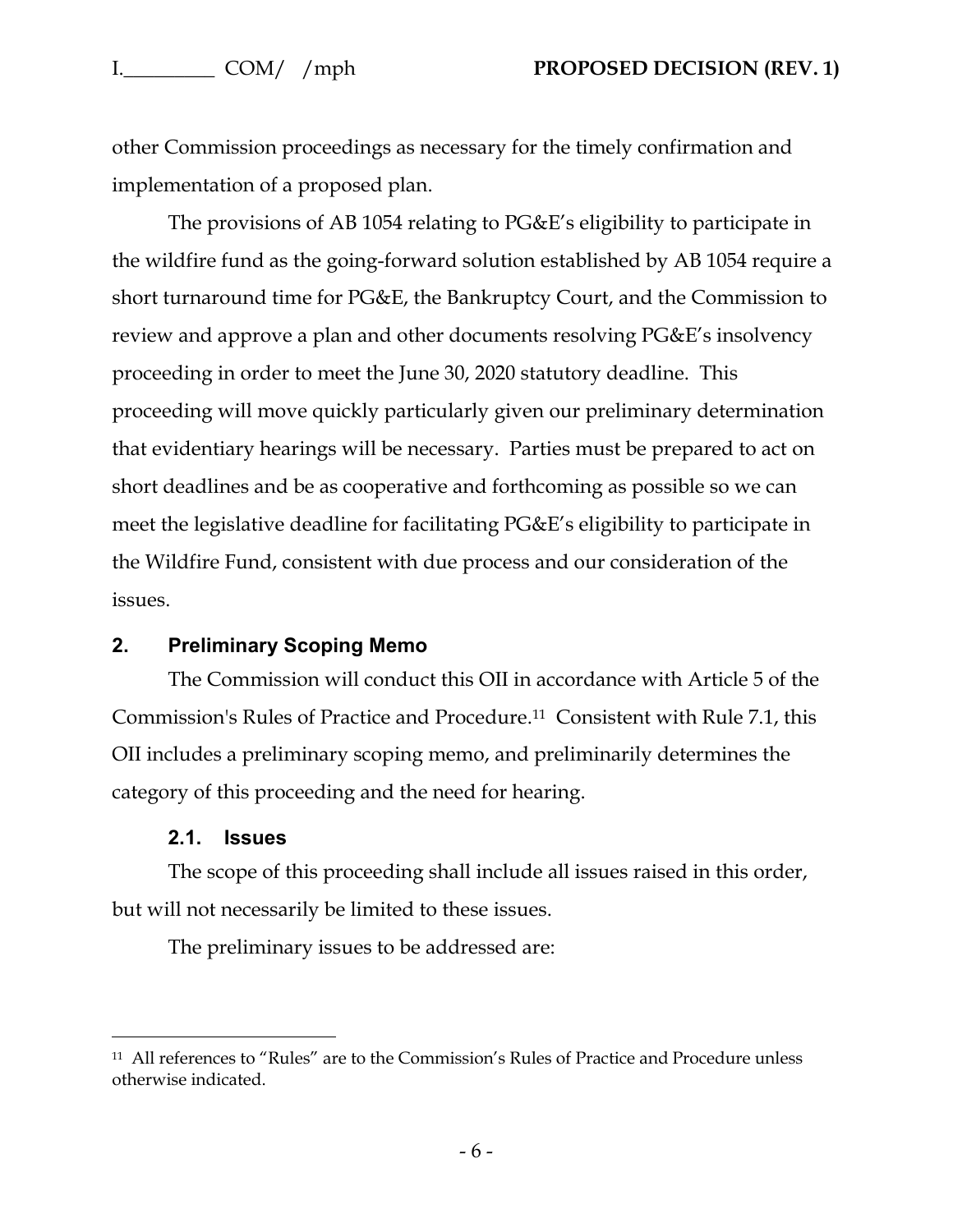- 1. Whether it is reasonable to approve a proposed plan of reorganization submitted by PG&E and PG&E Corp., and any related plan amendments, or any other relevant plan of reorganization that may be submitted for the Commission's approval, and any related proposed settlement agreement or other documents, taking into consideration:
	- a. The ratemaking implications of such proposed plan and settlement agreement;
	- b. Whether the proposed plan and settlement agreement provide satisfactory resolution of claims for monetary fines or penalties for PG&E's pre-petition conduct;
	- c. Whether to approve a governance structure for the utility, and the appropriate disposition of potential changes to PG&E's corporate structure and authorizations to operate;
	- d. Whether it is reasonable and appropriate for the Commission to make any other approvals related to the confirmation and implementation of the proposed plan; and
	- e. Any other findings relevant for the Commission to approve a proposed settlement agreement, including whether such settlement is in the public interest.
- 2. Whether the Commission should make the following determinations

for a Commission-approved reorganization plan and other documents

resolving the insolvency proceeding:

- a. PG&E's governance structure resulting from the plan is acceptable in light of PG&E's safety history, criminal probation, recent financial condition, and other factors deemed relevant by the Commission;
- b. The plan is consistent with the state's climate goals pursuant to the California Renewables Portfolio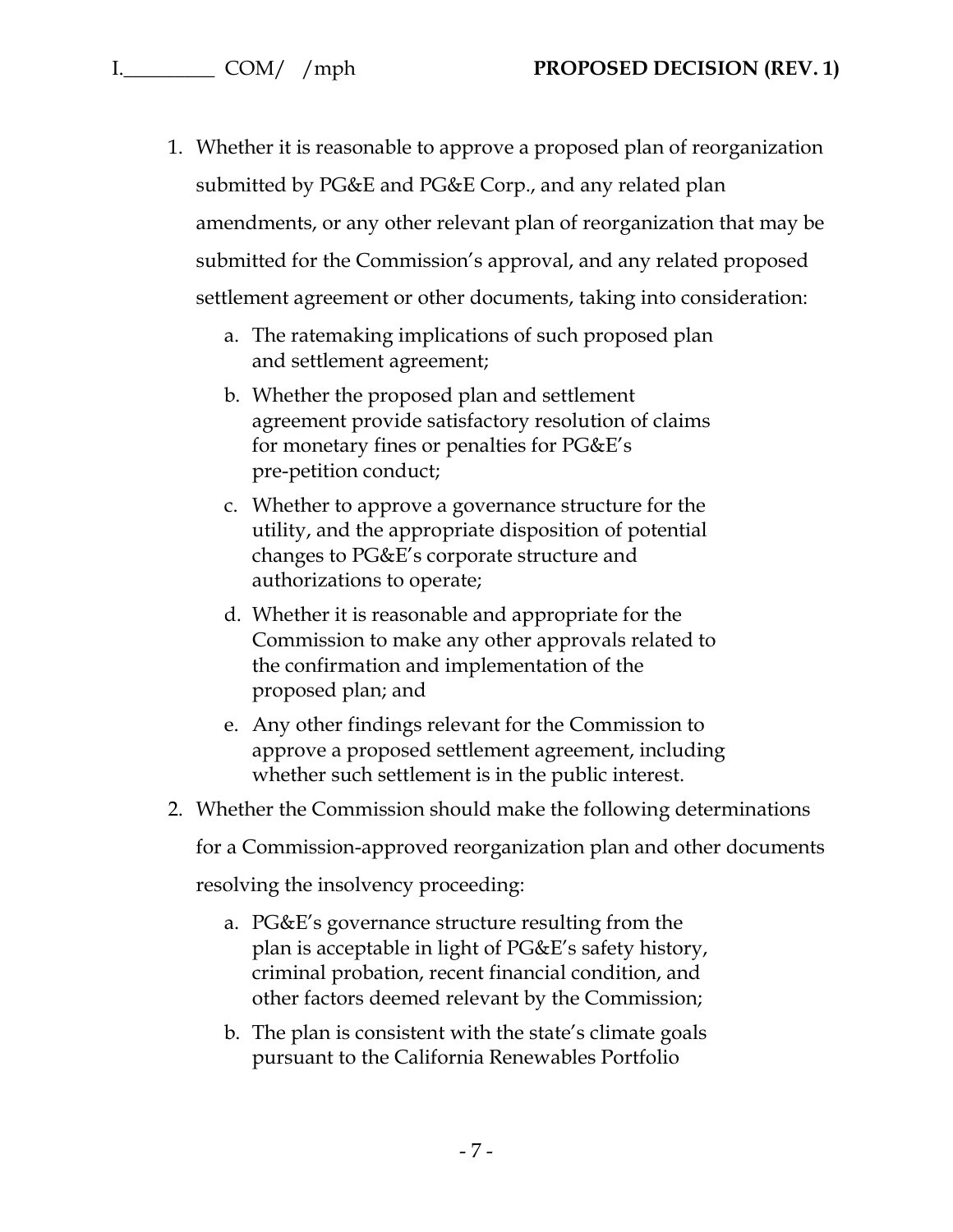Standard Program and related procurement requirements of the state;

- c. The plan is neutral, on average, to PG&E's ratepayers; and
- d. The plan recognizes the contributions of PG&E's ratepayers, if any, to resolving the insolvency proceeding and compensates them accordingly through mechanisms approved by the Commission.

## **3. Categorization;** *Ex Parte* **Communications; Need for Hearing**

Pursuant to Rule 7.1 of the Commission's Rules of Practice and Procedure we preliminarily determine that this proceeding is categorized as ratesetting. Accordingly, *ex parte* communications are subject to the restrictions and reporting requirements set forth in Article 8 of the Rules. We preliminarily determine that hearings will be necessary.

# **3.1. Preliminary Schedule**

PG&E, as the respondent to this OII, is to file and serve a response to this OII that includes its most current public plan of reorganization, including any amendments or other modifications. Other persons or entities who wish to become parties to this proceeding may subsequently file and serve responses to the OII, which may also address PG&E's response to the OII. Any responses to PG&E's response should focus on procedural and scheduling issues, not on the substance or contents of PG&E's plan of reorganization.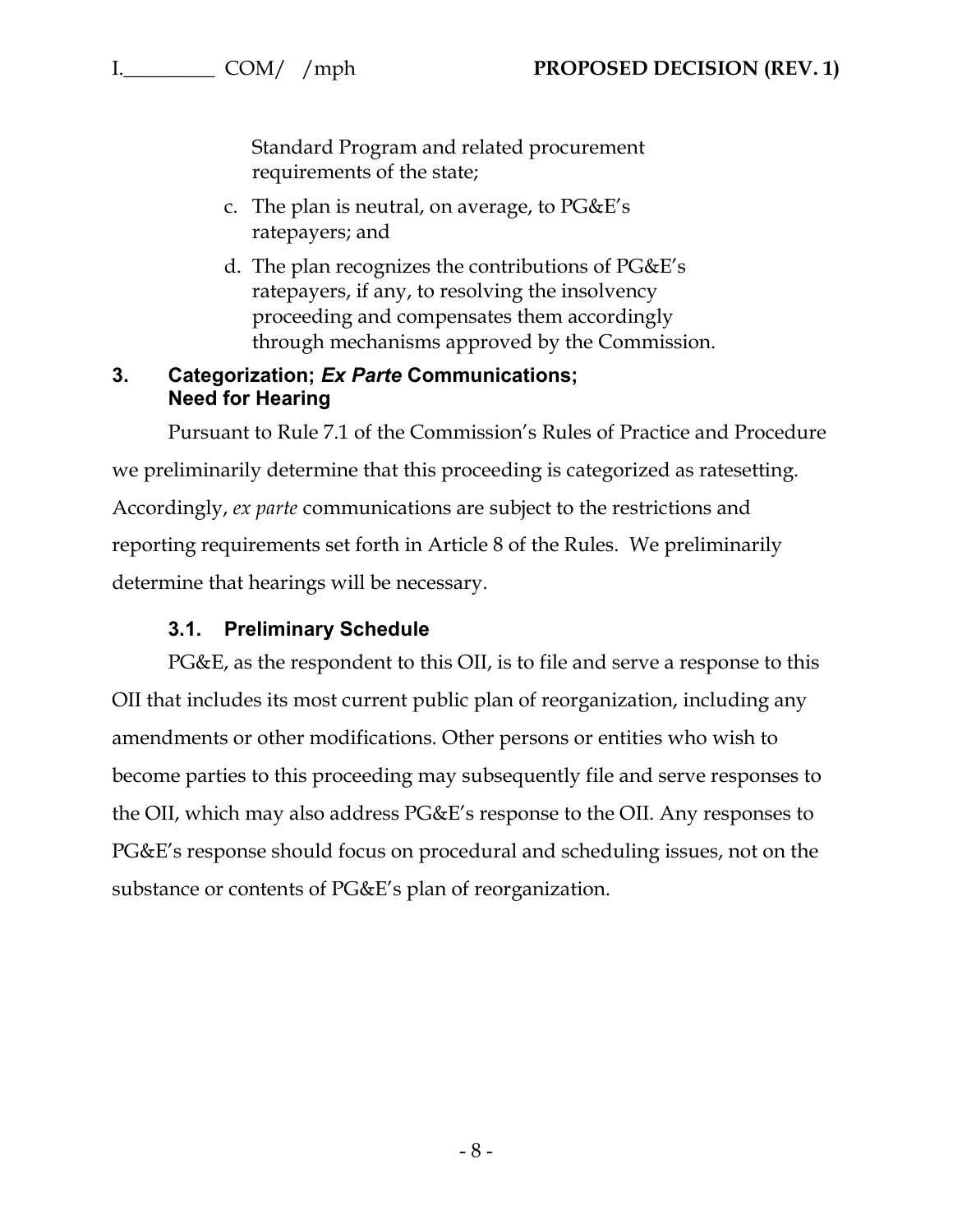The preliminary schedule for this proceeding is:

| <b>SCHEDULE</b> |  |
|-----------------|--|
|-----------------|--|

| <b>EVENT</b>                                  | <b>DATE</b>                                                                                                             |
|-----------------------------------------------|-------------------------------------------------------------------------------------------------------------------------|
| PG&E to file and serve a response to the OII. | October 11, 2019                                                                                                        |
| Other responses to the OII filed and served.  | October 18, 2019                                                                                                        |
| <b>Prehearing Conference</b>                  | October 23, 2019 at 10:00 a.m.,<br>Commission Courtroom,<br>505 Van Ness Avenue,<br>San Francisco, California,<br>94102 |

The prehearing conference (PHC) will be held for the purposes of (1) taking appearances, (2) discussing schedule and process, and (3) informing the scoping memo. The PHC shall be held on October 23, at 10:00 a.m. at the Commission Courtroom, 505 Van Ness Avenue, San Francisco, California, 94102. This schedule may be modified by the assigned Commissioner or Administrative Law Judge (ALJ) as needed to promote the fair and efficient resolution of this proceeding. The scoping memo will determine the schedule and the issues to be addressed. Preliminarily, we expect hearings to be conducted in this proceeding and that hearings will commence no later than February 2020.

If there are any workshops or other public meetings in this proceeding, notice of such workshops will be posted on the Commission's Daily Calendar to inform the public that a decision-maker or an advisor may be present at those meetings or workshops. Parties shall check the Daily Calendar regularly for such notices.

- 9 -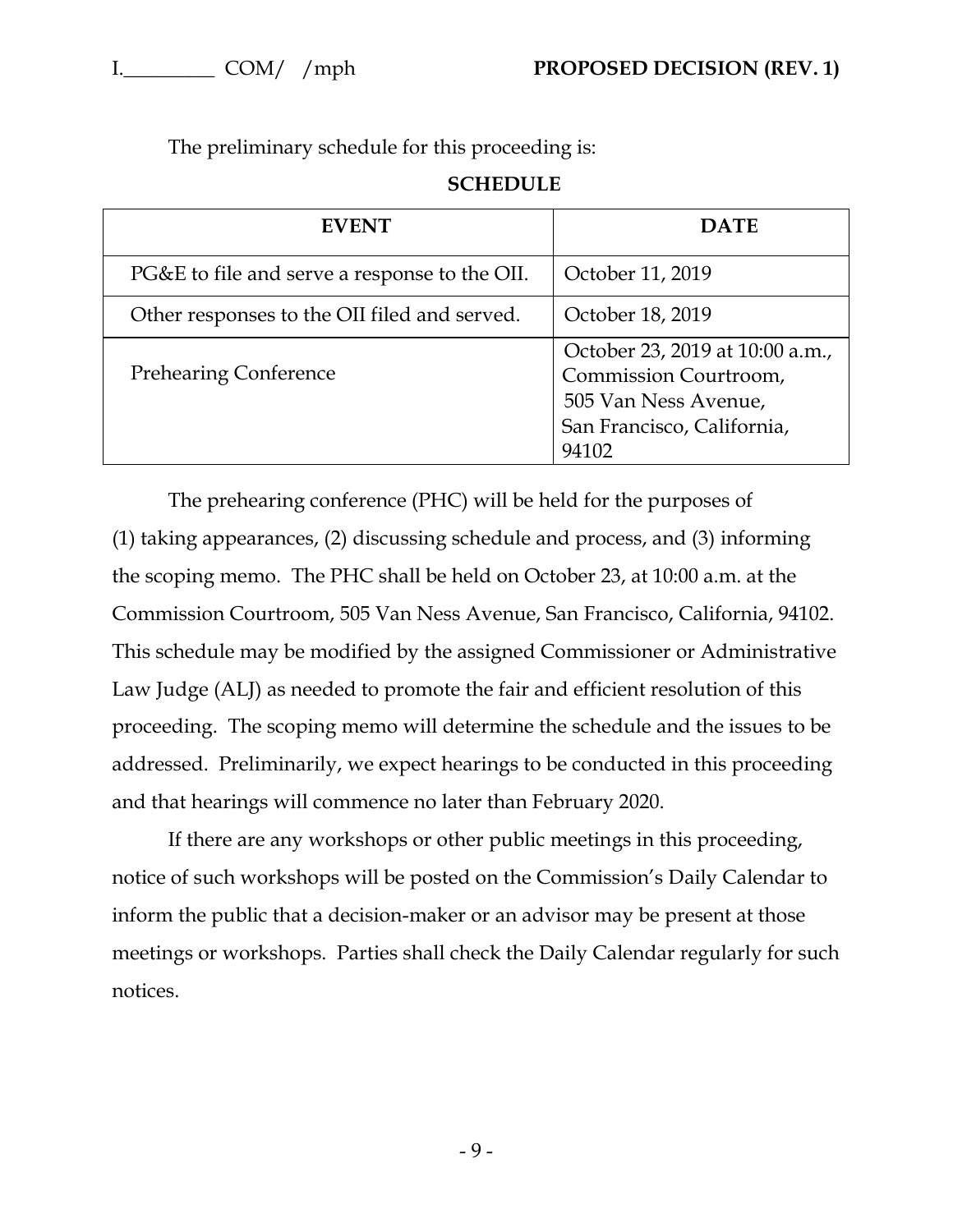# **4. Respondents**

PG&E is named as respondent to this proceeding. Pursuant to Rule 5.2 PG&E is directed to respond to this Order Instituting Investigation on

October 7, 2019 and its response shall include the following information:

1. PG&E and PG&E Corp.'s most current public plan of reorganization, including any amendments or other modifications.

2. A table summarizing the major actions and expected timelines for:

- The Bankruptcy Court's consideration of the Debtors' proposed plan, including any additional approvals that may be necessitated by a Commission order modifying the plan.
- The U.S. District Court's completion of estimation proceedings for wildfire claims.
- Trials in the Superior Court of California on claims arising from the Tubbs fire.

# **5. Service**

This OII shall be served on respondent PG&E.

In addition, in the interest of broad notice, this OII will be served on the

official service lists for the following proceedings:

I.19-06-015 – PG&E Electric Facilities Investigation

I.18.12-007 – PG&E Locate and Mark Investigation

I.18-07-008 – PG&E Electric Disconnection Investigation

I.15-11-015 – PG&E Ex Parte and Rule 1.1 Investigation

I.15-08-019 – PG&E Safety Culture Investigation

I.02-04-026 – PG&E Bankruptcy (2002) Investigation

R.19-01-006 - Wildfire Cost Recovery Rulemaking

A.19-04-015 – PG&E 2020 Cost of Capital Application

A.18-12-009 - PG&E 2020 General Rate Case Application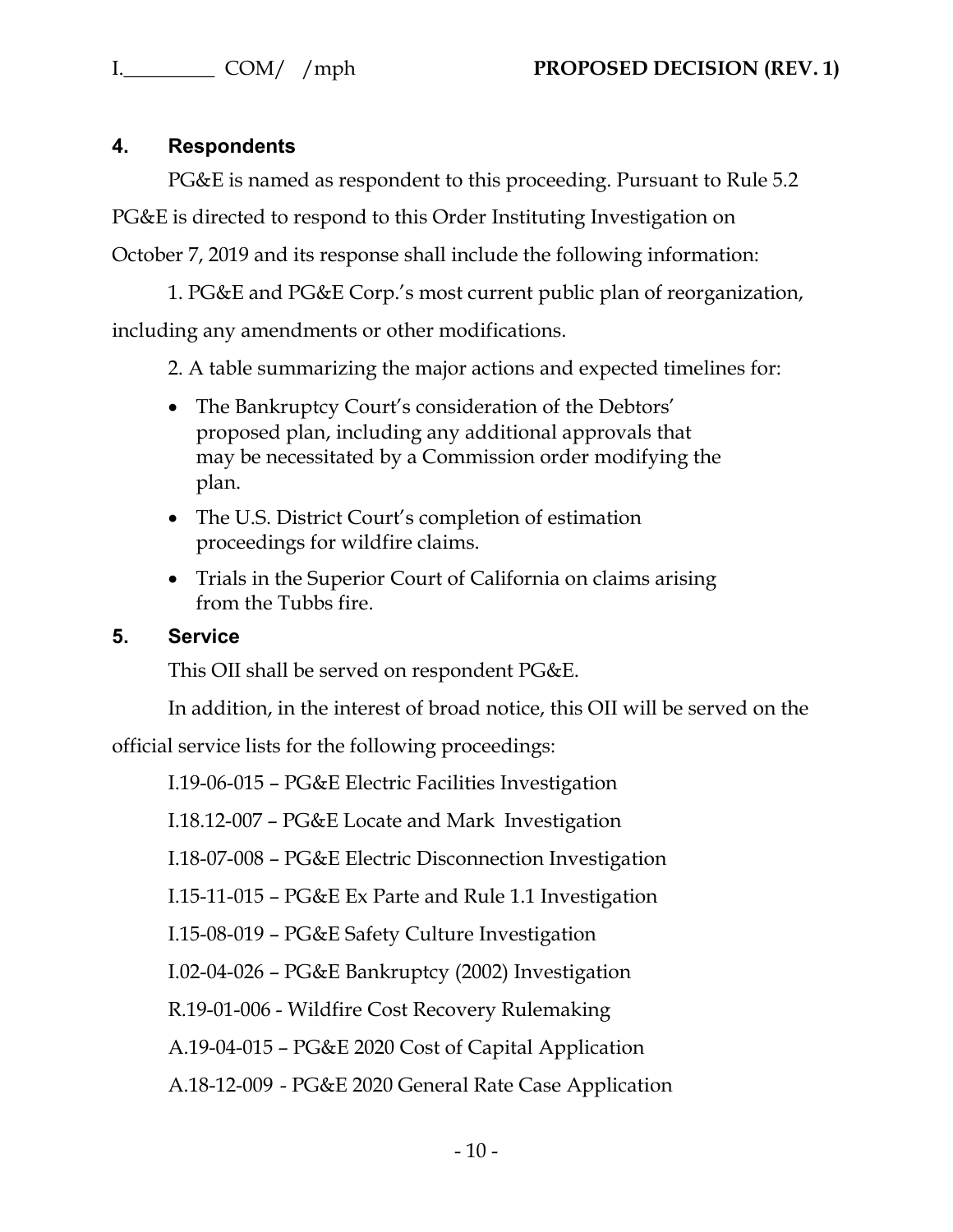A.18-11-001 – PG&E Debt Securities Application

A.18-10-003 - PG&E Short-Term Financing Application

Service of the OII does not confer party status or place any person who has received such service on the official service list for this proceeding, other than respondent. Instructions for obtaining party status or being placed on the official service list are given below.

## **6. Filing and Service of Comments and Other Documents**

Filing and service of comments and other documents in the proceeding are governed by the Commission's Rules of Practice and Procedure.

# **7. Addition to Official Service List**

Addition to the official service list is governed by Rule 1.9(f) of the Commission's Rules of Practice and Procedure.

Respondent is a party to the proceeding (*see* Rule 1.4(d)) and will be immediately placed on the official service list.

Any person will be added to the "Information Only" category of the official service list upon request, for electronic service of all documents in the proceeding, and should do so promptly in order to ensure timely service of comments and other documents and correspondence in the proceeding. (*See* Rule 1.9(f).) The request must be sent to the Process Office by e-mail [\(process\\_office@cpuc.ca.gov\)](mailto:process_office@cpuc.ca.gov) or letter (Process Office, California Public Utilities Commission, 505 Van Ness Avenue, San Francisco, California 94102). Please include the Docket Number of this investigation in the request.

Persons who file responses to this OII become parties to the proceeding and will be added to the "Parties" category of the official service list upon such filing. *In order to assure service of comments and other documents and correspondence*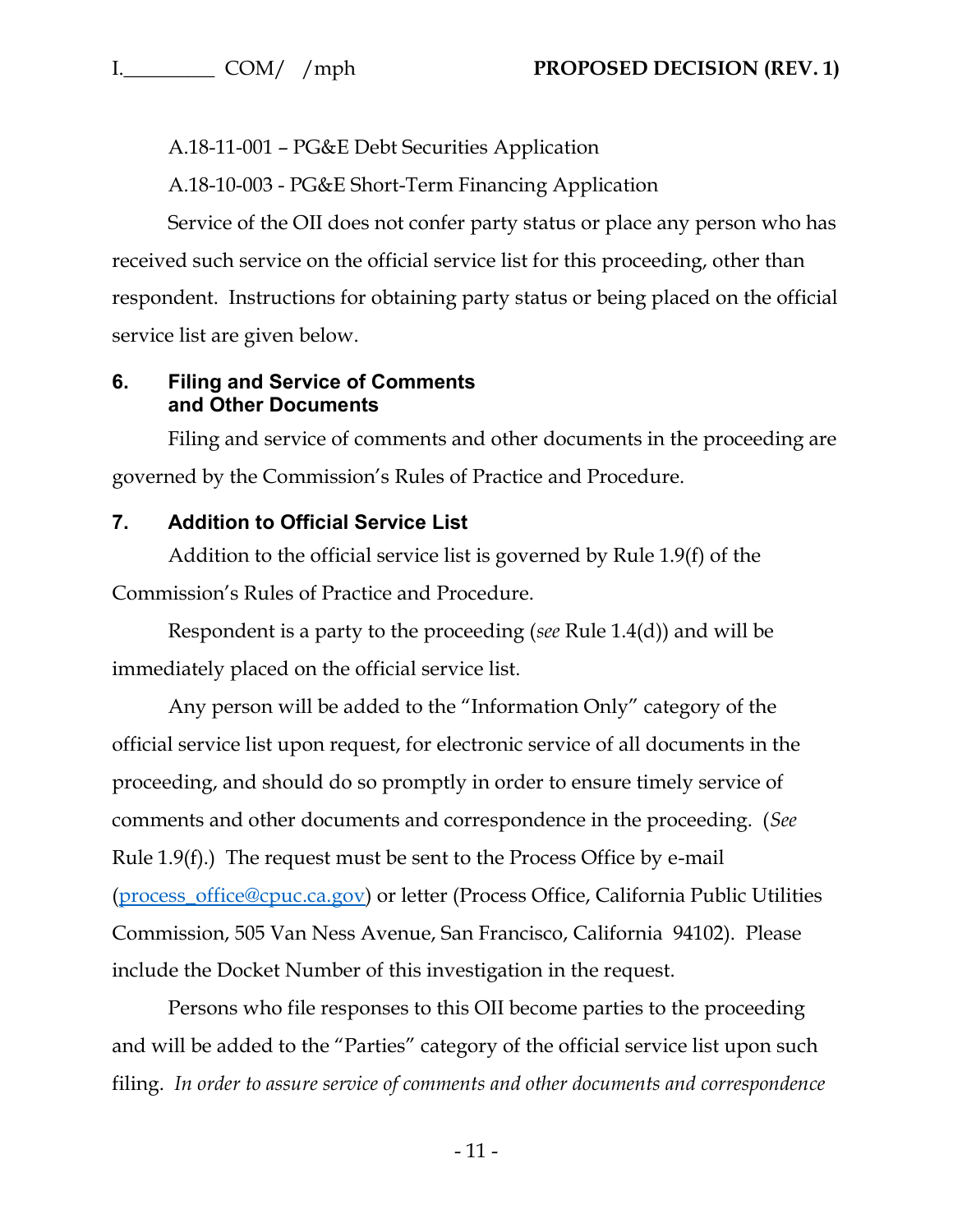*in advance of obtaining party status, persons should promptly request addition to the "Information Only" category as described above;* they will be removed from that category upon obtaining party status.

### **8. Subscription Service**

Persons may monitor the proceeding by subscribing to receive electronic copies of documents in this proceeding that are published on the Commission's website. There is no need to be on the official service list in order to use the subscription service. Instructions for enrolling in the subscription service are available on the Commission's website at <u>http://subscribecpuc.cpuc.ca.gov/</u>.

#### **9. Intervenor Compensation**

Intervenor Compensation is permitted in this proceeding. Any party that expects to claim intervenor compensation for its participation in this Investigation must file a timely notice of intent to claim intervenor compensation. (*See* Rule 17.1(a)(2).) Intervenor compensation rules are governed by sections 1801 et seq. of the Public Utilities Code. Parties new to participating in Commission proceedings may contact the Commission's Public Advisor.

#### **10. Public Advisor**

Any person or entity interested in participating in this investigation who is unfamiliar with the Commission's procedures should contact the Commission's Public Advisor in San Francisco at (415) 703-2074 or (866) 849-8390 or e-mail [public.advisor@cpuc.ca.gov.](mailto:public.advisor@cpuc.ca.gov) The TTY number is 1-(866) 836-7825.

#### Therefore, **IT IS ORDERED** that:

1. This Order Instituting Investigation is adopted pursuant to Rule 5.1 of the Commission's Rules of Practice and Procedure.

2. Pacific Gas and Electric Company is the respondent to this Order Instituting Investigation.